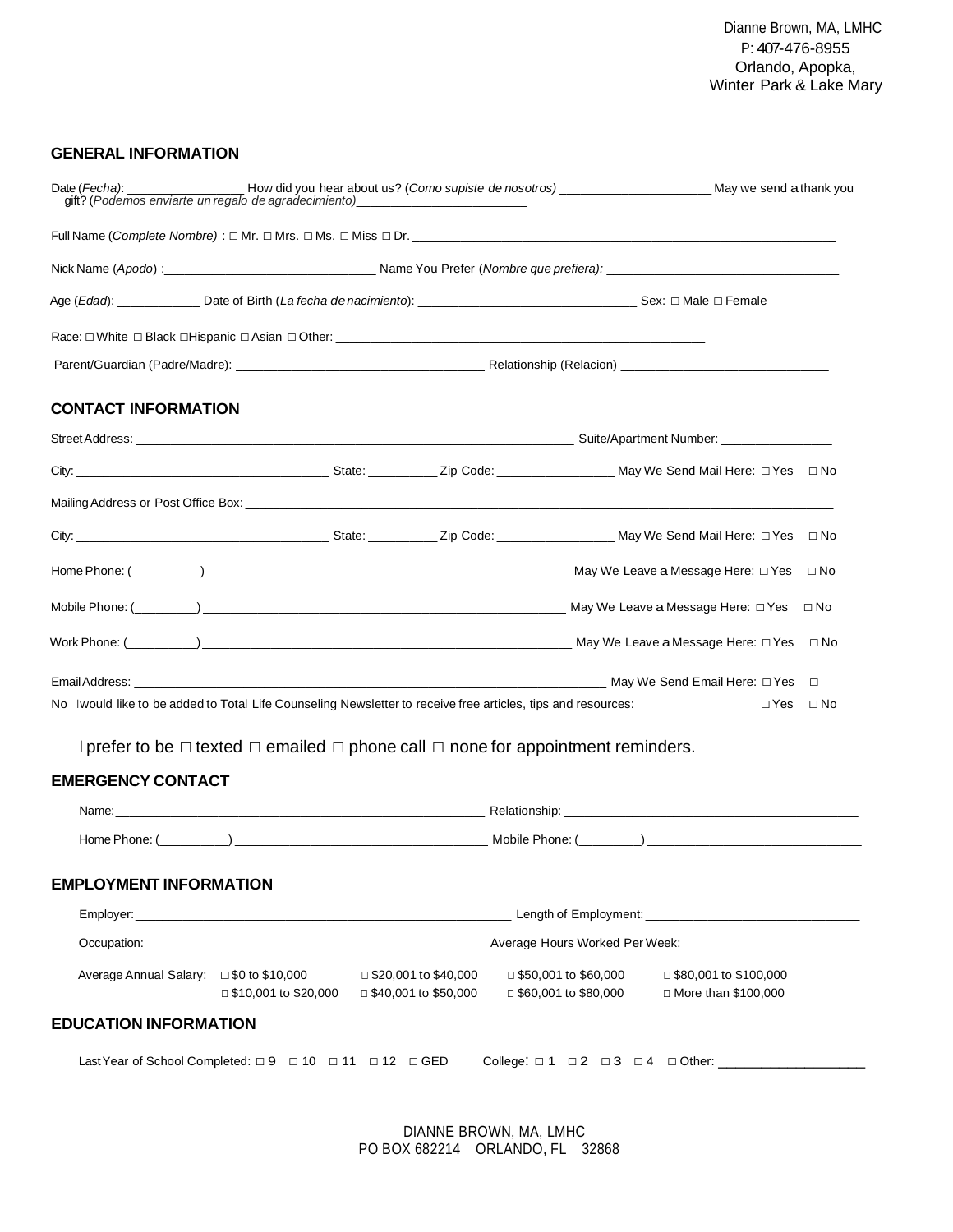### **PAGE 2** P: 407-476-8955

| RELATIONAL INFORMATION<br>Current Relational Status: □ Single □ Dating □ Engaged □ Married □ Separated □ Divorced □ Widowed                         |                                                                                                                                               |  |
|-----------------------------------------------------------------------------------------------------------------------------------------------------|-----------------------------------------------------------------------------------------------------------------------------------------------|--|
|                                                                                                                                                     |                                                                                                                                               |  |
|                                                                                                                                                     |                                                                                                                                               |  |
|                                                                                                                                                     |                                                                                                                                               |  |
|                                                                                                                                                     |                                                                                                                                               |  |
|                                                                                                                                                     |                                                                                                                                               |  |
|                                                                                                                                                     |                                                                                                                                               |  |
|                                                                                                                                                     |                                                                                                                                               |  |
| Last Year of School Partner Completed: $\Box 9$ $\Box 10$ $\Box 11$ $\Box 12$ $\Box$ GED College: $\Box 1$ $\Box 2$ $\Box 3$ $\Box 4$ $\Box$ Other: |                                                                                                                                               |  |
|                                                                                                                                                     |                                                                                                                                               |  |
| Is Your Partner Supportive of You Seeking Counseling: □ Yes □ No □ Unsure □ Partner Doesn't Know                                                    |                                                                                                                                               |  |
| With Whom Do You Currently Live (Check All that Apply):                                                                                             | □ Spouse □ Children<br>□ Alone<br>□ Parent(s)<br>$\Box$ Sibling(s)<br>□ Boyfriend<br>□ Girlfriend<br>□ Roommate<br>□ Other: _________________ |  |

#### **CHILDREN**

ListYour Children (Living or Deceased):

| Name | Sex | <b>Current Age<br/>or Year of</b> | Relationship to You<br>(e.g. Biological,<br>Adopted, | Living<br>with You? | <b>Describe Him/Her</b> |
|------|-----|-----------------------------------|------------------------------------------------------|---------------------|-------------------------|
|      |     |                                   |                                                      |                     |                         |
|      |     |                                   |                                                      |                     |                         |
|      |     |                                   |                                                      |                     |                         |
|      |     |                                   |                                                      |                     |                         |
|      |     |                                   |                                                      |                     |                         |

HaveYou Ever Placed a Child for Adoption: □Yes □ No. IfYes, When: \_\_\_\_\_\_\_\_\_\_\_\_\_\_\_\_\_\_\_\_\_\_\_\_\_\_\_\_\_\_\_\_\_\_\_\_\_\_\_\_\_\_\_\_\_\_\_\_\_\_\_\_\_\_

Have You Ever Had a Miscarriage or Medical Abortion: □ Yes □ No. If Yes, When: \_

#### **FAMILY OF ORIGIN**

List Mother, Father, Brothers, Sisters, Step Family, and Any Other Family Members who Effected You Positively or Negatively:

| Name | Sex | <b>Current Age or</b><br>Year of Death | Relationship to You<br>(e.g. Mom. Dad. Sibling.Step) | Occupation | <b>Describe Him/Her</b> |
|------|-----|----------------------------------------|------------------------------------------------------|------------|-------------------------|
|      |     |                                        |                                                      |            |                         |
|      |     |                                        |                                                      |            |                         |
|      |     |                                        |                                                      |            |                         |
|      |     |                                        |                                                      |            |                         |

DIANNE BROWN, MA, LMHC PO BOX 682214 ORLANDO, FL 32868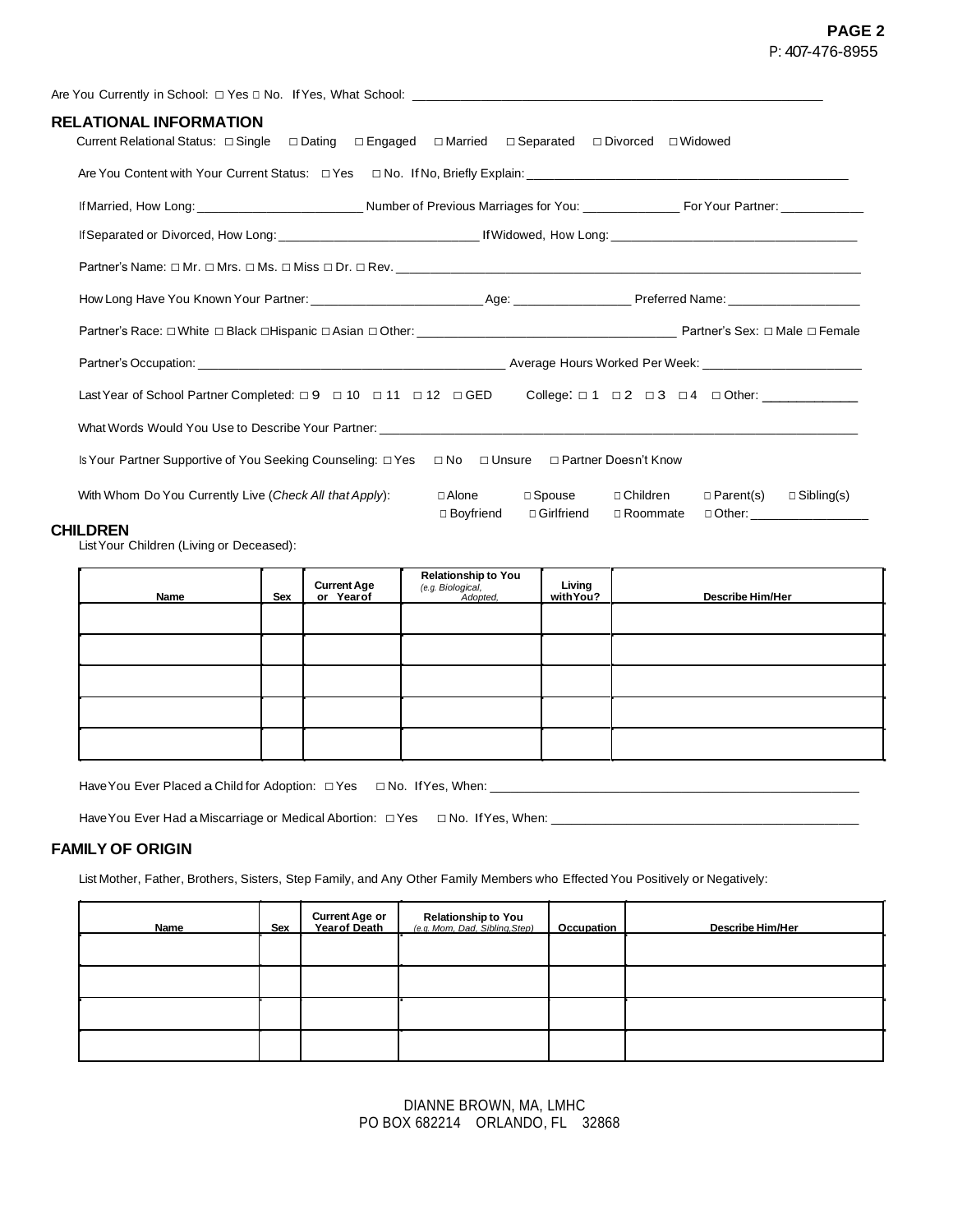### **PAGE 3**

|  |  |  | P: 407-476-8955 |
|--|--|--|-----------------|
|--|--|--|-----------------|

| <b>MEDICAL INFORMATION</b>                                                                                                                               |  |  |  |  |  |  |  |
|----------------------------------------------------------------------------------------------------------------------------------------------------------|--|--|--|--|--|--|--|
|                                                                                                                                                          |  |  |  |  |  |  |  |
|                                                                                                                                                          |  |  |  |  |  |  |  |
| ListAny Conditions, Illnesses, Surgeries, Hospitalizations, Traumas or Related Treatments You Have Had (Use Back if Necessary): _______                  |  |  |  |  |  |  |  |
| <b>MEDICATIONS</b><br>ListAll Current Medications You Are Taking, Including those You Seldom Use or Take Only as Needed (Use Back if Necessary):         |  |  |  |  |  |  |  |
|                                                                                                                                                          |  |  |  |  |  |  |  |
|                                                                                                                                                          |  |  |  |  |  |  |  |
| Are You Taking these Medication(s) According to Your Doctor's Recommendations: $\Box$ Yes $\Box$ No                                                      |  |  |  |  |  |  |  |
|                                                                                                                                                          |  |  |  |  |  |  |  |
| <b>PHYSIOLOGICAL SYMPTOMS</b><br>Please Check Any of the Following Physiological Symptoms/Sensations that Apply to You Presently, or in the Recent Past: |  |  |  |  |  |  |  |

| Headaches□ Past                  | □ Present                 | $\Box$                               | □ Present        |                                                    | □ Present        |
|----------------------------------|---------------------------|--------------------------------------|------------------|----------------------------------------------------|------------------|
| Visual Trouble $\Box$            | $\Box$ Present            | Past Sleep Trouble                   | □ Present        | Trouble Relaxing□ Past                             | □ Present        |
| Weakness<br>Past                 | □ Present                 | Past<br>$\Box$ and the set of $\Box$ | □ Present        | Rapid Heart Rate □ Past                            | □ Present        |
| Past<br>Difficulty<br>$\Box$     | □ Present                 | Tension□ Past                        | $\sqcap$ Present | Hearing Noises□ Past □ Present                     |                  |
| Breathing□ Past Change           | □ Present                 |                                      | $\sqcap$ Present | Pain□ Past                                         | □ Present        |
| in Appetite. $\Box$ Past Hearing | $\sqcap$ Present          | Tiredness□ Past                      | $\sqcap$ Present | Other □ Past                                       | $\sqcap$ Present |
| Your Height: ___________________ | Your Weight: Your Weight: |                                      |                  | How has Your Weight Change in the Last 2-3 Months: |                  |

#### **CURRENT STATUS**

PleaseCheck Any of the Following Problems which Pertain to You and/or Your Family:

| Stress □<br>Past Panic                                      | □ Present<br>□ Present | Nervousness□ Past<br>Unhappiness□ Past | $\Box$ Present<br>□ Present | Anxiety □ Past<br>Depression□ Past | □ Present<br>□ Present |
|-------------------------------------------------------------|------------------------|----------------------------------------|-----------------------------|------------------------------------|------------------------|
| Guilt □ Past                                                | $\Box$ Present         | Apathy□ Past                           | $\Box$ Present              | Terminal Illness □ Past            | $\Box$ Present         |
| Recent Death □ Past                                         | $\Box$ Present         | Grief □ Past                           | $\Box$ Present              | Hopelessness□ Past                 | $\Box$ Present         |
| Inferiority Feelings □ Past                                 | □ Present              | Defective Feelings □ Past              | □ Present                   | Loneliness □ Past                  | □ Present              |
| Shyness $\Box$ Past                                         | □ Present              | Fears□ Past                            | □ Present                   | Friends□ Past                      | □ Present              |
| Marriage□ Past                                              | $\Box$ Present         | Communication □ Past                   | $\Box$ Present              | Physical Abuse □ Past              | □ Present              |
| Emotional Abuse□ Past                                       | □ Present              | Verbal Abuse □ Past                    | $\Box$ Present              | Sexual Abuse □ Past                | □ Present              |
| Temper<br>$\Box$                                            | □ Present              | Anger□ Past                            | $\Box$ Present              | Aggressiveness□ Past               | □ Present              |
| Past<br>Bad                                                 | $\Box$ Present         | Concentration □ Past                   | $\Box$ Present              |                                    | □ Present              |
| Dreams………□<br>Past                                          | □ Present              | Memory□ Past                           | □ Present                   | Loss of Control $\Box$ Past        | □ Present              |
| Unwanted<br>Thoughts $\square$                              | $\sqcap$ Present       | Self-Control□ Past                     | $\sqcap$ Present            | Compulsivity□ Past                 | $\Box$ Present         |
| Impulsive Behavior.<br>Past                                 | $\Box$ Present         | Pregnancy □ Past                       | □ Present                   | Abortion<br>п                      | □ Present              |
| Sexual<br>Past<br>П.                                        | □ Present              | Trauma □ Past                          | $\sqcap$ Present            | Eating Problems<br>Past            | □ Present              |
| Problems□ Past Legal                                        | $\Box$ Present         | Use………  □<br>Alcohol                   | □ Present                   | Past<br>Trouble with<br>П.         | $\Box$ Present         |
| Matters□ Past Drug<br>II <sub>0</sub><br>$D_{\alpha\alpha}$ | $\Box$ Present         | Past                                   | □ Present                   | Job……⊡<br>Past<br>Making           | □ Present              |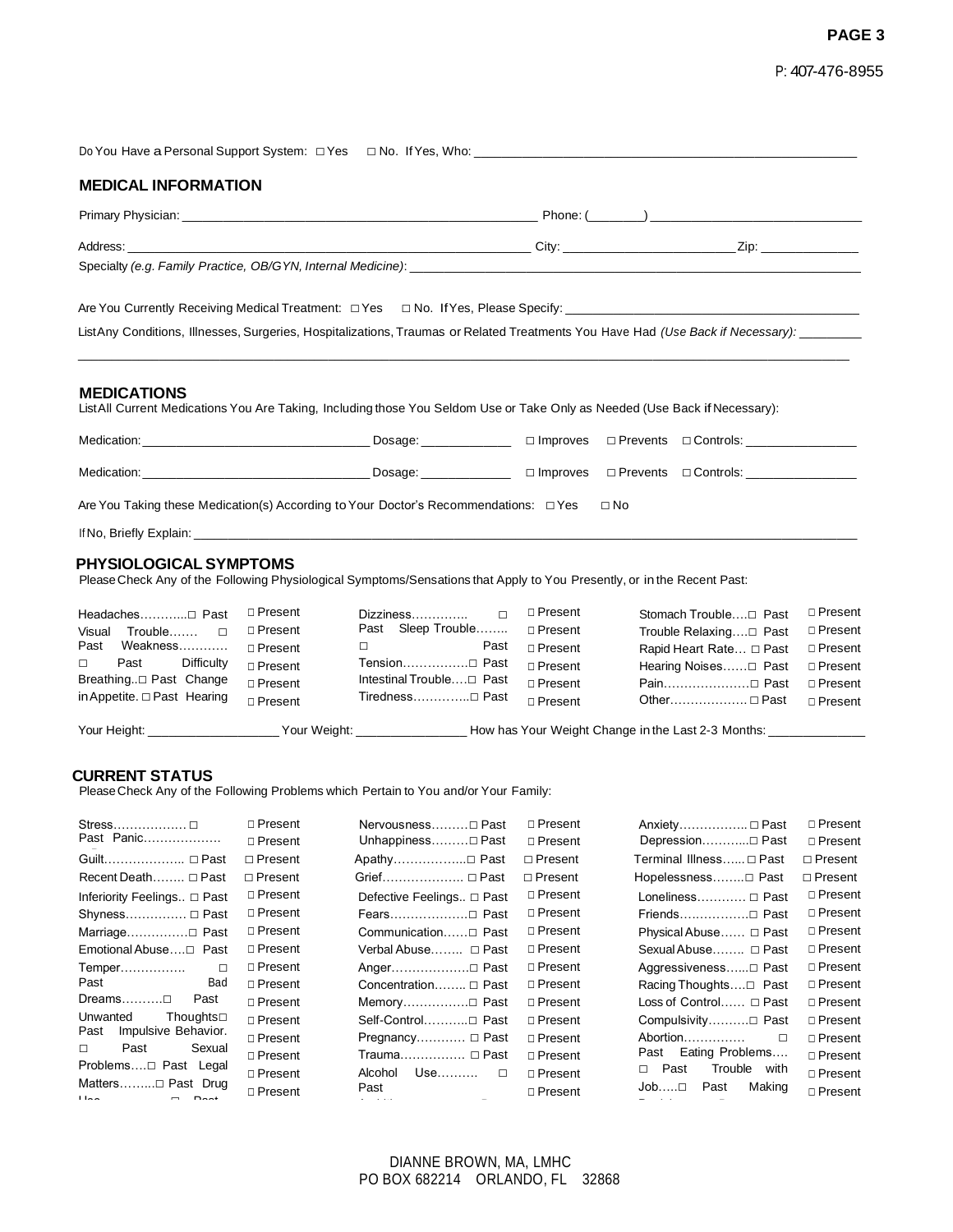| Children $\Box$ Past<br>Recent Loss Past      |                       | $\Box$ Present<br>$\Box$ Present                                                   |   | Being a Parent□ Past<br>Disaster□ Past | $\Box$ Present<br>$\Box$ Present |                | Finances□<br>Past Smoke                                                                                                                      |           | □ Present<br>□ Present |
|-----------------------------------------------|-----------------------|------------------------------------------------------------------------------------|---|----------------------------------------|----------------------------------|----------------|----------------------------------------------------------------------------------------------------------------------------------------------|-----------|------------------------|
| <b>LEVEL OF DISTRESS</b>                      |                       |                                                                                    |   |                                        |                                  |                |                                                                                                                                              |           |                        |
|                                               |                       |                                                                                    |   |                                        |                                  |                | Indicate How Distressed You Are by Placing an "X" on the Scale Below $(1 = \text{Verv Little Distress: } 10 = \text{Extreme Distress})$ :    |           |                        |
| $\mathbf{1}$                                  | $\mathbf{2}^{\prime}$ | 3                                                                                  | 4 | 5                                      | 6                                | $\overline{7}$ | 8                                                                                                                                            | 9         | 10                     |
|                                               |                       |                                                                                    |   |                                        |                                  |                | Are You Currently Experiencing Any Suicidal Thoughts: □ Yes □ No. Have You Experienced Them in the Past: □ Yes                               | $\Box$ No |                        |
|                                               |                       |                                                                                    |   |                                        |                                  |                |                                                                                                                                              |           |                        |
|                                               |                       | Have Any of Your Friends or Family Ever Committed or Attempted Suicide: □ Yes □ No |   |                                        |                                  |                |                                                                                                                                              |           |                        |
|                                               |                       |                                                                                    |   |                                        |                                  |                |                                                                                                                                              |           |                        |
| <b>PRESENTING ISSUES AND GOALS</b>            |                       |                                                                                    |   |                                        |                                  |                |                                                                                                                                              |           |                        |
|                                               |                       |                                                                                    |   |                                        |                                  |                |                                                                                                                                              |           |                        |
|                                               |                       |                                                                                    |   |                                        |                                  |                |                                                                                                                                              |           |                        |
|                                               |                       |                                                                                    |   |                                        |                                  |                |                                                                                                                                              |           |                        |
|                                               |                       |                                                                                    |   |                                        |                                  |                |                                                                                                                                              |           |                        |
|                                               |                       |                                                                                    |   |                                        |                                  |                |                                                                                                                                              |           |                        |
|                                               |                       |                                                                                    |   |                                        |                                  |                |                                                                                                                                              |           |                        |
| <b>PREVIOUS COUNSELING</b>                    |                       |                                                                                    |   |                                        |                                  |                |                                                                                                                                              |           |                        |
|                                               |                       |                                                                                    |   |                                        |                                  |                | ListAny Previous Counseling, Psychiatric Treatment, or Residential/In-Patient Care You Have Received (Use Back If Necessary):                |           |                        |
|                                               |                       |                                                                                    |   |                                        |                                  |                |                                                                                                                                              |           |                        |
|                                               |                       |                                                                                    |   |                                        |                                  |                |                                                                                                                                              |           |                        |
| <b>RELIGIOUS BACKGROUND</b>                   |                       |                                                                                    |   |                                        |                                  |                |                                                                                                                                              |           |                        |
|                                               |                       |                                                                                    |   |                                        |                                  |                | Please describe your religious involvement if any. Are there any special religious, cultural or ethnic considerations we should be aware of? |           |                        |
|                                               |                       |                                                                                    |   |                                        |                                  |                |                                                                                                                                              |           |                        |
| <b>ACTIVITIES, INTERESTS, &amp; STRENGTHS</b> |                       |                                                                                    |   |                                        |                                  |                |                                                                                                                                              |           |                        |
|                                               |                       |                                                                                    |   |                                        |                                  |                |                                                                                                                                              |           |                        |
|                                               |                       |                                                                                    |   |                                        |                                  |                |                                                                                                                                              |           |                        |
| <b>TERMS OF SERVICE</b>                       |                       |                                                                                    |   |                                        |                                  |                |                                                                                                                                              |           |                        |
|                                               |                       |                                                                                    |   |                                        |                                  |                | I hereby give Dianne Brown, LMHC permission to provide counseling services for the client mentioned above:                                   |           |                        |
|                                               |                       |                                                                                    |   |                                        |                                  |                |                                                                                                                                              |           |                        |
| Signed:                                       |                       |                                                                                    |   |                                        |                                  |                | Date:                                                                                                                                        |           |                        |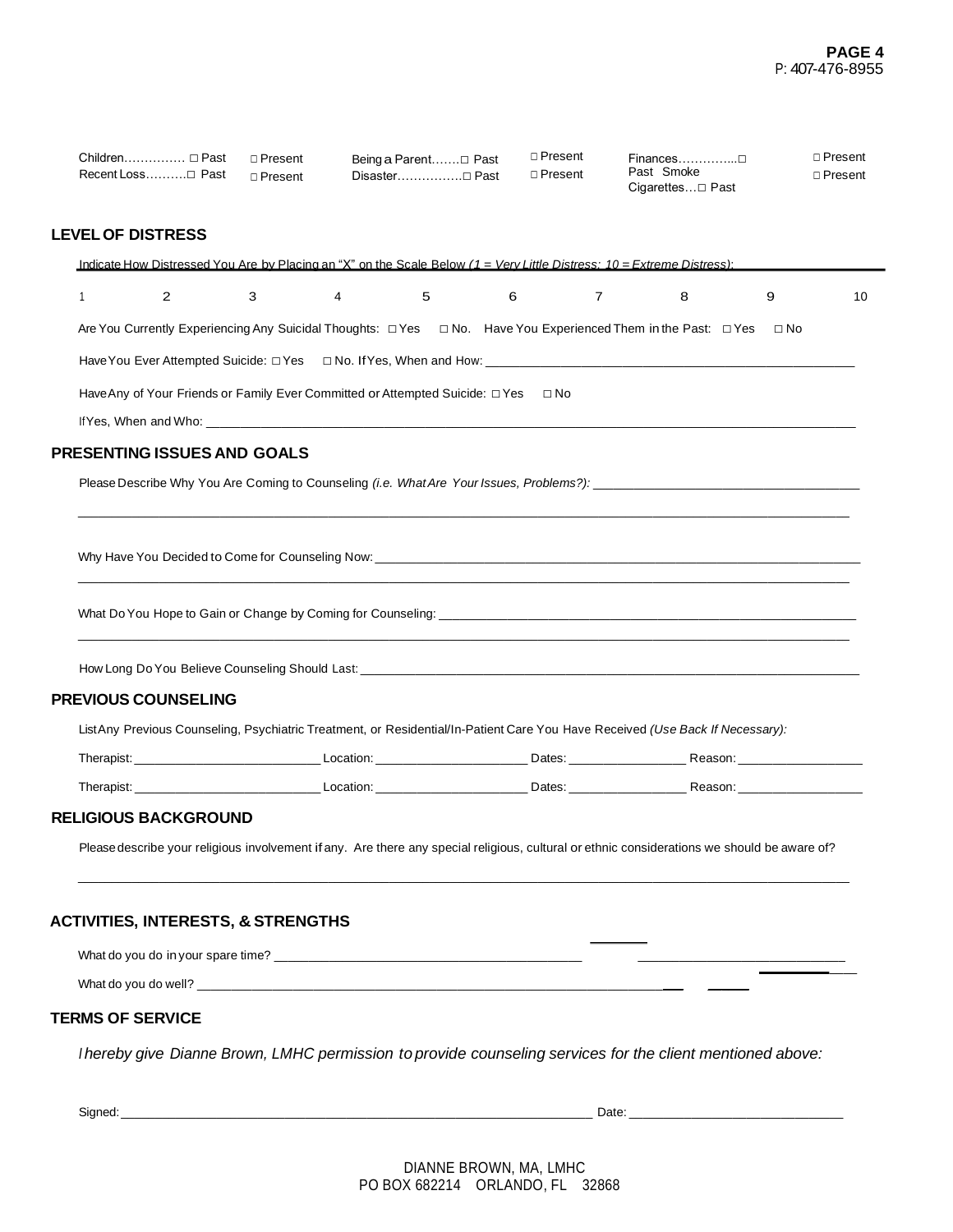| <b>Victimization History</b> |  |  |  |  |  |
|------------------------------|--|--|--|--|--|
| Abuse:                       |  |  |  |  |  |
| Physical:                    |  |  |  |  |  |
|                              |  |  |  |  |  |
|                              |  |  |  |  |  |
| Sexual:                      |  |  |  |  |  |
|                              |  |  |  |  |  |
|                              |  |  |  |  |  |
| Mental:                      |  |  |  |  |  |
|                              |  |  |  |  |  |
|                              |  |  |  |  |  |
| Neglect:                     |  |  |  |  |  |
|                              |  |  |  |  |  |
| <b>Domestic Violence:</b>    |  |  |  |  |  |
|                              |  |  |  |  |  |
|                              |  |  |  |  |  |
| Past C.P.S. Involvement:     |  |  |  |  |  |
|                              |  |  |  |  |  |

Potentially Abusive Behavior:

| <b>Substance</b>      | <b>Onset</b> | <b>Current</b> | <b>Highest</b> | <b>Most Recent</b> | <b>Tolerance/Withdrawal</b> |
|-----------------------|--------------|----------------|----------------|--------------------|-----------------------------|
| Alcohol               |              |                |                |                    |                             |
| Marijuana             |              |                |                |                    |                             |
| Cocaine               |              |                |                |                    |                             |
| Depressants           |              |                |                |                    |                             |
| Amphetamines          |              |                |                |                    |                             |
| Hallucinogens         |              |                |                |                    |                             |
| <b>Opiates</b>        |              |                |                |                    |                             |
| <b>Inhalants</b>      |              |                |                |                    |                             |
| K <sub>2</sub> , Bath |              |                |                |                    |                             |
| salts, spice          |              |                |                |                    |                             |
| Other                 |              |                |                |                    |                             |
| Tobacco               |              |                |                |                    |                             |
| Caffeine              |              |                |                |                    |                             |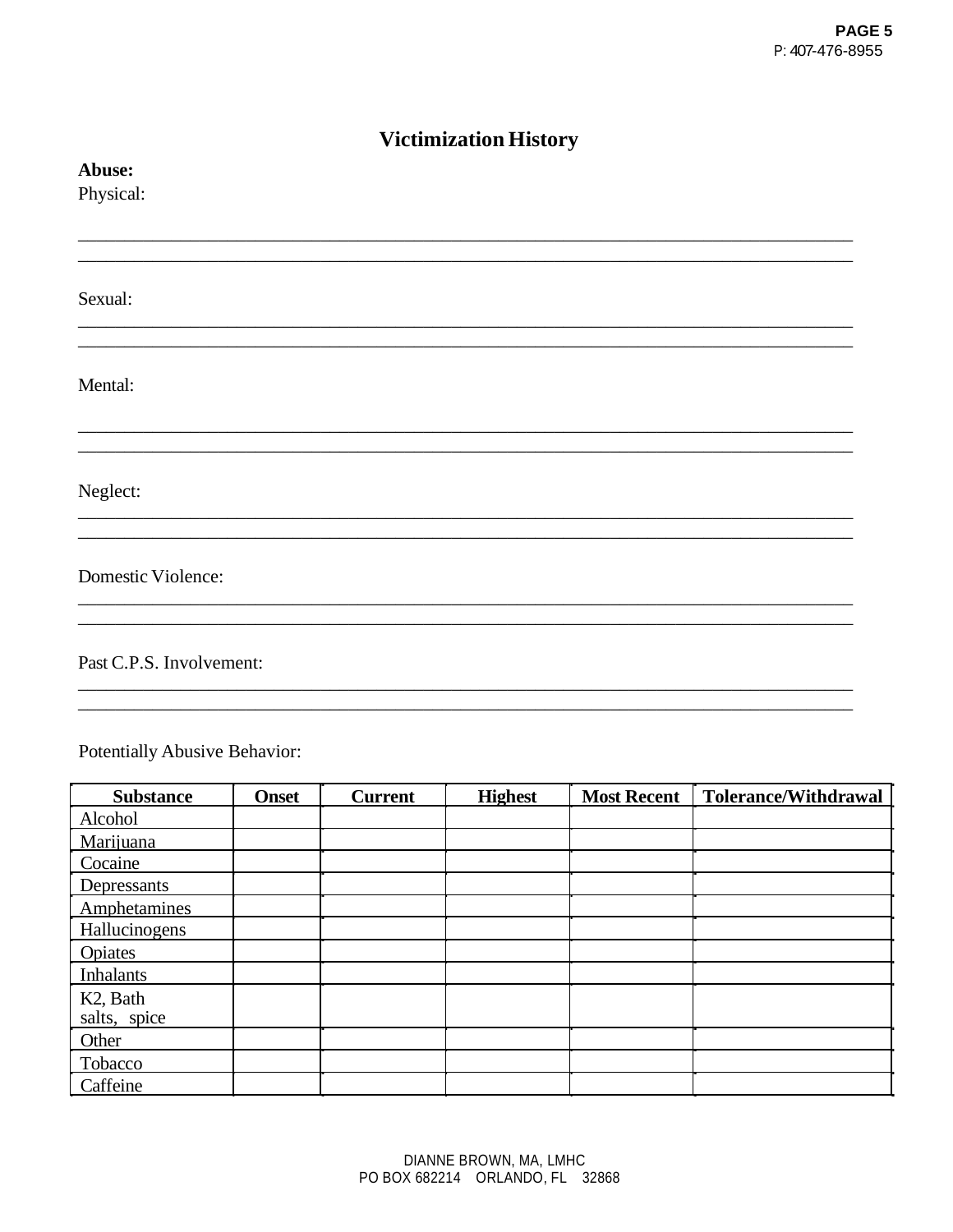## **Authorization of Release Form**

As a therapist it may be helpful to consult with your attorney, doctor, previous therapist, psychologist, psychiatrist, school, or applicable parties regarding treatment. In order to consult we need your authorization. If applicable, please complete on for each contact.

|                                                                     | hereby authorize Dianne Brown, MA, LMHC, رحم المستحدث المستحدث المستحدث المستحدث                                                                                                                                               |               |
|---------------------------------------------------------------------|--------------------------------------------------------------------------------------------------------------------------------------------------------------------------------------------------------------------------------|---------------|
|                                                                     | PO Box 682214 Orlando, FL, 32868 to:                                                                                                                                                                                           |               |
| Release information of                                              |                                                                                                                                                                                                                                |               |
|                                                                     | Name of Client                                                                                                                                                                                                                 | Date of Birth |
| $To/From$ :<br>(family, doctors,<br>psychologist,<br>schools, etc.) | <u> 1989 - Johann Barbara, martin amerikan basar dan berasal dalam basa dalam basar dalam basar dalam basar dala</u><br>Phone/email<br>(Please specify if you only want to authorize for appointments and payments.)           |               |
| For the purpose of:                                                 | $\Box$ Outpatient/Inpatient Counseling $\Box$ Coordination with schools<br>Coordination with MD/Psychologist/OT Therapist/Therapist<br>$\Box$ Coordination with other family members                                           |               |
|                                                                     | I understand state and federal confidentiality provisions only the above specified information can be released to only the above specified person or agency. I also understand that I may revoke this release of information a |               |
|                                                                     | This consent will expire one year from the date signed.                                                                                                                                                                        |               |

Client, Parent, Guardian Date Date

Witness **Date** 

\_\_\_\_\_\_\_\_\_\_\_\_\_\_\_\_\_\_\_\_\_\_\_\_\_\_\_\_\_\_\_\_\_\_\_\_\_\_\_\_\_\_\_\_\_\_\_\_\_\_\_ \_\_\_\_\_\_\_\_\_\_\_\_\_\_\_\_

DIANNE BROWN, MA, LMHC PO BOX 682214 ORLANDO, FL 32868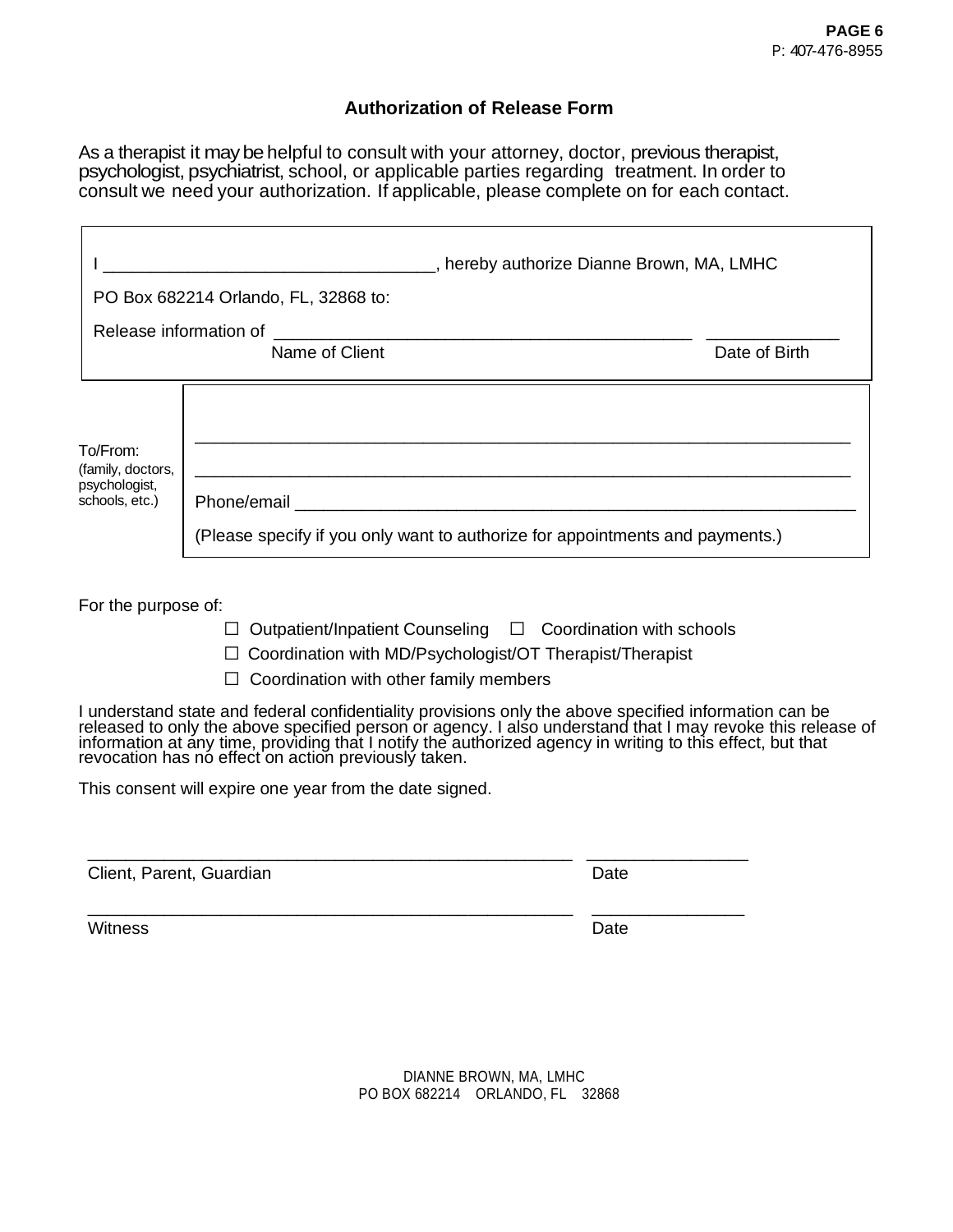## **Financial Policy**

### **Payment & Fee Policy:**

We are committed to providing you with the best possible care. Payment for services is due at the time of service. I accept cash, checks, Master Card, and Visa. Our fees:

**Individual, Family and Marriage Sessions** intake is \_\_\_\_\_\_\_ per hour, follow up sessions are\_\_\_\_\_\_ per hour, or if paid by cash or check \_\_\_\_\_ per hour.

**Payment methods:** Checks and cash must be received before the session if sent via mail, cash app or certified check. If payment has not been received, the session must be rescheduled.

**Counselor Administrative Services:** Treatment Summary Requests, Professional Letters, and Phone/Conference calls will be billed, if requested, at the individual therapeutic rate for a minimum of 30 minutes.

**Court Appearances and Depositions** are double the therapeutic hourly rate. This would include travel expenses and time away for the office. Payment is to be made in advanced and any unused funds will be refunded. The retainer is a minimum of 4 hours and we will need a credit card on file in the event the court hearing goes over.

**A cancellation fee** is charged for appointments with **credit/debit only** that are no show or canceled without **2 business days** advance notice unless there is an emergency or illness. The no-show fee is equivalent to your normal session fee.

**Returned checks** are subject to a \$45 fee

If a patient's appointments are being covered by PIP, we must have a credit card on file in the event that your claims are denied, or benefits are exhausted. Please note that any charges not covered by the third party will be the patient's responsibility.

#### **Disclosure:**

Please be aware if for any reason we do not receive payment, your information may be used during a debt collection.

**To secure your appointments, please enter credit card information below.** I authorize Dianne Brown to place my credit card information on file to charge for any applicable/outstanding fees.

(Required) CC# \_\_\_\_\_\_\_\_\_\_\_\_\_\_\_\_\_\_\_\_\_\_\_\_\_\_\_\_\_\_\_\_\_\_\_\_\_\_\_\_\_\_\_\_\_\_\_\_\_ Exp: \_\_\_\_\_\_\_ CVC: \_\_\_\_\_\_\_\_

**Policy on Insurance Reimbursement:** If you have medical Insurance that provides coverage for mental health counseling, we want to help you receive your maximum allowable benefits. We will be happy to help you process your insurance claim form for your reimbursement. A completed insurance form must accompany any such request at each visit. You are responsible for mailing it to the insurance company and tracking your reimbursement. We will gladly discuss your proposed treatment and answer any questions relating to your insurance. You must realize, however, that:

1. Your insurance is a contract between you, your employer and the insurance company. We are not a party to that contract.

2. Our fees are generally considered to fall within the acceptable range by most companies, called "Usual, Customary and Reasonable" (UCR). Some companies pay a percentage of the UCR for a given area. However, some companies reimburse based on an arbitrary "schedule" of fees, which bears no relationship to the current standard and cost of care in this area.

3. Not all services are a covered benefit in all contracts. Some insurance companies arbitrarily select certain services they will not cover.

4. If your company requests a report from us in order to process your claim, we will need to receive our normal hourly fee from you for this service.

5. I am financially responsible for this treatment and for any portion of the fees not reimbursed or covered by my health insurance. By signing below, I agree to the terms listed above.

Signature \_\_\_\_\_\_\_\_\_\_\_\_\_\_\_\_\_\_\_\_\_\_\_\_\_\_\_\_\_\_\_\_\_\_\_\_\_\_\_\_\_\_\_\_\_\_\_\_\_\_\_\_\_ Date \_\_\_\_\_\_\_\_\_\_\_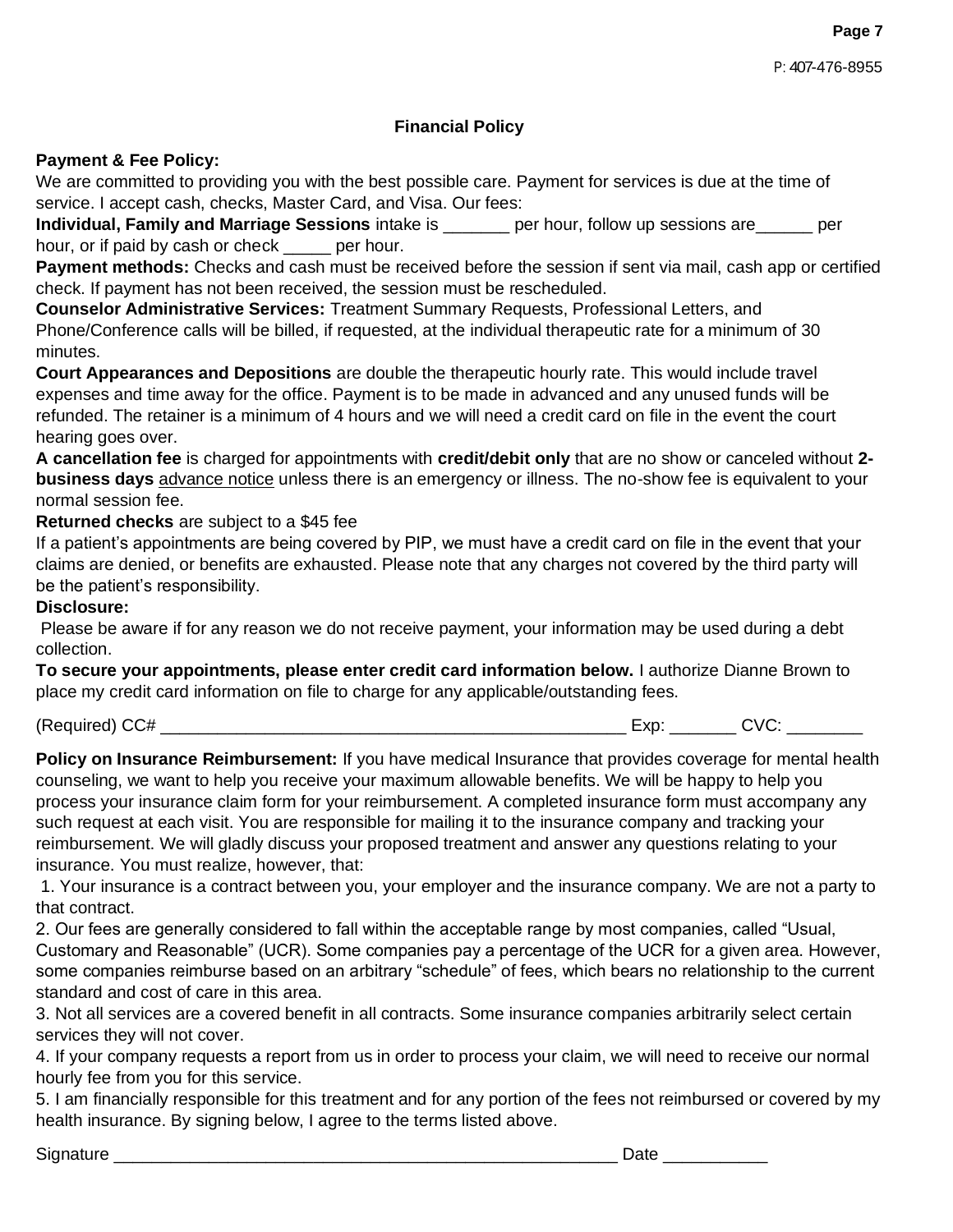| <b>Issues</b> | <b>Thease do not write in space below.</b> This office use only | <b>Interventions</b> |  |
|---------------|-----------------------------------------------------------------|----------------------|--|
|               |                                                                 |                      |  |
|               |                                                                 |                      |  |
|               |                                                                 |                      |  |
|               |                                                                 |                      |  |
|               |                                                                 |                      |  |
|               |                                                                 |                      |  |
|               |                                                                 |                      |  |
|               |                                                                 |                      |  |
|               |                                                                 |                      |  |
|               |                                                                 |                      |  |
|               |                                                                 |                      |  |
|               |                                                                 |                      |  |
|               |                                                                 |                      |  |
|               |                                                                 |                      |  |
|               |                                                                 |                      |  |
|               |                                                                 |                      |  |
|               |                                                                 |                      |  |
|               |                                                                 |                      |  |

## **Please do not write in space below. For office use only**

Diagnostic Impressions:

Axis I: \_\_\_\_\_\_\_\_\_\_\_\_\_\_\_\_\_\_\_\_\_\_\_\_\_\_\_\_\_\_\_\_\_\_\_\_\_\_\_\_\_\_\_\_\_\_\_\_\_\_\_\_\_\_\_\_\_\_\_\_\_\_\_\_\_

\_\_\_\_\_\_\_\_\_\_\_\_\_\_\_\_\_\_\_\_\_\_\_\_\_\_\_\_\_\_\_\_\_\_\_\_\_\_\_\_\_\_\_\_\_\_\_\_\_\_\_\_\_\_\_\_\_\_\_\_\_\_\_\_\_\_\_\_\_\_\_\_\_\_\_\_\_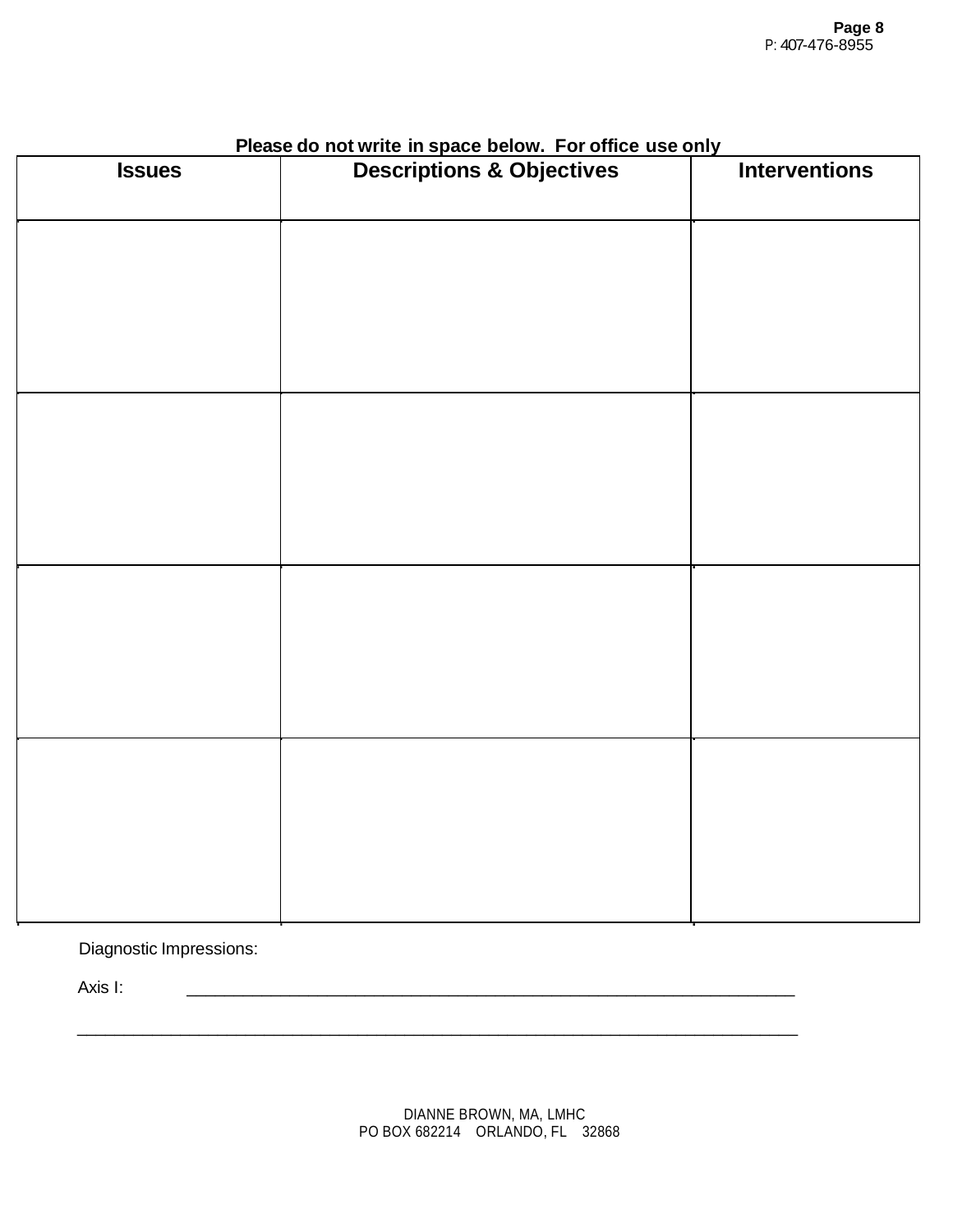## **Informed Consent & Release of Liability**

Name: (please print): \_\_\_\_\_\_\_\_\_\_\_\_\_\_\_\_\_\_\_\_\_\_\_\_\_\_\_\_\_\_\_\_\_\_\_\_\_\_\_\_\_\_\_\_\_\_\_\_\_\_\_\_\_\_\_\_\_\_

<sup>I</sup> understand the following:

- 1. Counseling services are provided by practitioners who have earned a Master's Degree, or higher, in the field of counseling from an accredited graduate program and who have been licensed by the state of Florida as Mental Health Counselor
- 2. Although I expect benefits from this treatment, such benefits or particular outcomes cannot be guaranteed.
- 3. Due to the counseling or therapy, I may experience emotional strains, feel worse during treatment, and make life changes that could be distressing.
- 4. This counselor is not providing an emergency service; therefore, at any time you become extremely emotionally distressed or are in danger of hurting yourself or someone else, please call 911 for assistance.
- 5. Regular attendance will produce maximum results, but I am free to discontinue treatment at any time. A final closure/summary session is highly recommended to get the greatest benefits.
- 6. I understand that my counseling records & conversations with the counselor are kept confidential, except where disclosure is required by law (i.e. abuse of a child, elderly or diary ante. A final dissurct summary session is highly recommended to get the gree<br>benefits.<br>I understand that my counseling records & conversations with the counselor are kep<br>confidential, except where disclosure is requi subpoenaed by a court of law.)
- 7. I know of no reasons that I should not undertake this therapy and I agree to participate fully and voluntarily.
- 8. I acknowledge that I may be given the option for telehealth when in-office sessions are not available and my counselor is maintaining confidentiality. I understand that it is my responsibility to make sure I maintain my own confidentiality while doing a virtual session.

All group members agree ifthe therapist is sued for breach of confidentiality, the client who breached confidentiality will hold the therapist harmless from any damages including attorney fees. Consequences of breaching confidentiality may result in pressed charges by another client. Although confidentiality agreements have been signed by all group members, this does not guarantee that confidentiality will not be breached by fellow group members.

My signature below indicated that I grant informed consent for Dianne Brown, MA LMHC to provide counseling services to myself and or minor members of my family.

Signature:\_\_\_\_\_\_\_\_\_\_\_\_\_\_\_\_\_\_\_\_\_\_\_\_\_\_\_\_ Date:\_\_\_\_\_\_\_\_\_\_\_\_\_\_\_\_\_\_\_\_\_\_\_\_\_\_ \_\_\_\_\_\_\_\_\_\_\_\_\_\_\_\_\_\_\_\_\_\_\_\_\_\_\_\_ \_\_\_\_\_\_\_\_\_\_\_\_\_\_\_\_\_\_\_\_\_\_\_\_\_\_\_\_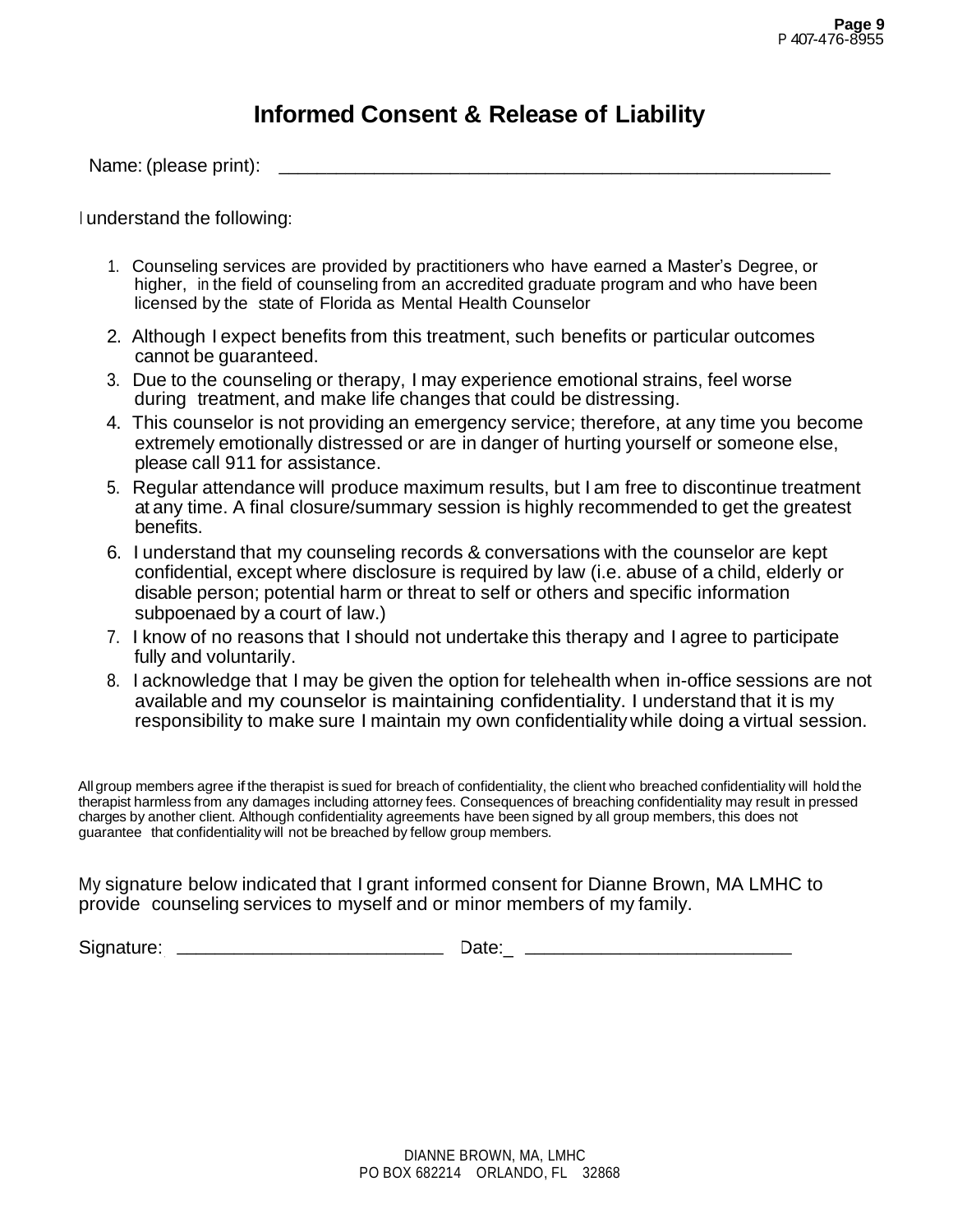## **Notice of Privacy Practices**

ThisNotice Describes how medical information about you may be used and disclosed and how you can get access to this information about you may be used

| and disclosed and how you can get access to this information. Please review this document carefully.                                                                                                                                                                                                                                                                                                                                                                                                                                                                                                                                                                                                                                                                                                                                                                                                                                                                                                                                                                                                                                                                                                                                                                                                                                                                                                                                                                                                                                                                                                                                                                                                                                                                                                                                                                                                                                                                                                                                                                                                                                                                                                                                        |                                                                                                                                                                                                                                                                                                                                                                                                                                                                                                                                                                                                                                                                                                                                                                                                                                                                                                                                                                                                                                                                                                                                                                                                                                                                                                                                                                                                                                                                                                                                                                                                                                                                                                                                                                                                                                                                                                                                                                                                                                                                                                                                                                              | This Notice Describes how medical information about you may be used and disclosed and how you can get access to this information about you may be use                                                                                                                                                                                                                                                                                                                                                                                                                                                                                                                                                                                                                                                                                                                                                                                                                                                                                                                                                                                                                                                                                                                                                                                                                                                                                                                                                                                                                                                      |
|---------------------------------------------------------------------------------------------------------------------------------------------------------------------------------------------------------------------------------------------------------------------------------------------------------------------------------------------------------------------------------------------------------------------------------------------------------------------------------------------------------------------------------------------------------------------------------------------------------------------------------------------------------------------------------------------------------------------------------------------------------------------------------------------------------------------------------------------------------------------------------------------------------------------------------------------------------------------------------------------------------------------------------------------------------------------------------------------------------------------------------------------------------------------------------------------------------------------------------------------------------------------------------------------------------------------------------------------------------------------------------------------------------------------------------------------------------------------------------------------------------------------------------------------------------------------------------------------------------------------------------------------------------------------------------------------------------------------------------------------------------------------------------------------------------------------------------------------------------------------------------------------------------------------------------------------------------------------------------------------------------------------------------------------------------------------------------------------------------------------------------------------------------------------------------------------------------------------------------------------|------------------------------------------------------------------------------------------------------------------------------------------------------------------------------------------------------------------------------------------------------------------------------------------------------------------------------------------------------------------------------------------------------------------------------------------------------------------------------------------------------------------------------------------------------------------------------------------------------------------------------------------------------------------------------------------------------------------------------------------------------------------------------------------------------------------------------------------------------------------------------------------------------------------------------------------------------------------------------------------------------------------------------------------------------------------------------------------------------------------------------------------------------------------------------------------------------------------------------------------------------------------------------------------------------------------------------------------------------------------------------------------------------------------------------------------------------------------------------------------------------------------------------------------------------------------------------------------------------------------------------------------------------------------------------------------------------------------------------------------------------------------------------------------------------------------------------------------------------------------------------------------------------------------------------------------------------------------------------------------------------------------------------------------------------------------------------------------------------------------------------------------------------------------------------|------------------------------------------------------------------------------------------------------------------------------------------------------------------------------------------------------------------------------------------------------------------------------------------------------------------------------------------------------------------------------------------------------------------------------------------------------------------------------------------------------------------------------------------------------------------------------------------------------------------------------------------------------------------------------------------------------------------------------------------------------------------------------------------------------------------------------------------------------------------------------------------------------------------------------------------------------------------------------------------------------------------------------------------------------------------------------------------------------------------------------------------------------------------------------------------------------------------------------------------------------------------------------------------------------------------------------------------------------------------------------------------------------------------------------------------------------------------------------------------------------------------------------------------------------------------------------------------------------------|
| The Health Insurance Portability & Accountability<br>Act of 1996 (HIPAA) requires all health care<br>records and other individually<br>identif<br>health information (protected health<br>information) used or disclosed to us in any form,<br>whether electronically, on paper, or orally, be<br>kept confidential. This federal law gives<br>you, the patient, significant new rights to<br>understand and control how your health<br>information is used. HIPAA provides penalties<br>for covered entities that misuse<br>personal health information. As required by<br>HIPAA, we have prepared this explanation of<br>how we are required to maintain the privacy of<br>yourhealth information and how we may use<br>and disclose your health information.<br>Without specific written authorization, we are<br>permitted to use and disclose your health care<br>records for the purposes of treatment, payment,<br>and health care operations.<br>· Treatment means providing, coordinating, or<br>managing health care and related services by<br>one or more health care providers.<br>Examples of treatment would<br>include psychotherapy, medication<br>management, etc.<br>· Payment means such activities as obtaining<br>reimbursement for services, confirming<br>coverage, billing or collection activities, and<br>utilization review. An example<br>of this would be billing your insurance<br>company for your services.<br>· Health Care Operations include the business<br>aspects of running our practice, such as<br>conducting quality assessment and<br>improvement activities, auditing functions,<br>cost-management analysis, and customer<br>service. An example would include a periodic<br>assessment of our documentation protocols, etc.<br>In addition, your confidential information<br>may be used to remind you of an<br>appointment (by phone or mail) or provide<br>you with information about treatment<br>options or other health-related services.<br>We will use and disclose your PROTECTED<br>HEALTHINFORMATION when we<br>are required to do soby federal, state or<br>local law. We may disclose your PROTECTED<br>HEALTHINFORMATION to public<br>health authorities that are authorized by | law to collect information; to a<br>oversight agency for<br>health<br>activities authorized<br>by law included<br>but not limited to: response to a court or<br>administrative order,<br>ifyou are involved in a lawsuit or similar<br>proceeding; response to a discovery<br>request, subpoena, or other lawful<br>by another party<br>process<br>involved in the dispute,<br>but only if<br>we have made an effort to<br>inform<br>you of the request or to obtain an<br>order protecting the information the<br>party has requested. We may<br>release your PROTECTED<br><b>HEALTH</b><br><b>INFORMATION</b><br>to a medical examiner or coroner to<br>identify a deceased individual or to<br>identify<br>the cause of death. We<br>may use and<br>disclose your<br>PROTECTED HEALTH<br>INFORMATION when necessary to reduce or<br>prevent a serious threat to your health<br>and safety or the health and safety of<br>another individual or the public.<br>these circumstances, we will<br>Under<br>only make<br>disclosures to aperson or<br>organization<br>able to help prevent<br>the threat.<br>Any other uses and disclosures will<br>be<br>made only with your written<br>authorization. You may revoke such<br>in writing and we<br>authorization<br>are required to honor<br>and abide by<br>that written request, except<br>to the<br>extent that we have already taken<br>actions relying on your authorization.<br>You have certain rights in regards to<br><b>PROTECTED HEALTH</b><br>your<br>INFORMATION, which you can<br>exercise by presenting a<br>written<br>request to our Privacy Officer at<br>the<br>practice address listed below:<br>. The right to request restrictions on<br>certain uses and disclosures of<br><b>PROTECTED</b><br>HEALTH<br>INFORMATION, including those<br>related to disclosures to family<br>members,<br>other relatives, close<br>personal friends, or<br>any other person<br>identified by you. We<br>are, however, not required to agree to<br>a requested restriction. If we do<br>agree to are striction, we must<br>abide by itunless you agree in<br>writing to remove it.<br>• The right to request to receive | outside of treatment, payment<br>and health care operations.<br>. The right to obtain a paper copy of this<br>notice for us upon request.<br>We are required by law to maintain<br>privacy of your PROTECTED<br>the<br>HEALTH INFORMATION<br>and to provide you with notice<br>of our legal duties and privacy practices<br>with respect to PROTECED HEALTH<br><b>INFORMATION.</b><br>We are required to abide by the terms of<br>the Notice of Privacy Practices currently<br>in effect. We reserve the right to change<br>the terms of our Notice of Privacy Practices<br>and to make the new notice<br>provisions<br>effective for all<br><b>PROTECTED</b><br>HEALTHINFORMATION that we maintain.<br>Revisions to our Notice of Privacy<br>Practices will be posted on the effective<br>date<br>and you may request a<br>written copy of<br>the Revised Notice<br>from this office.<br>You have the right to file a formal,<br>written complaint with us at the address<br>below,<br>or with the Department of<br>Health $&$<br>Human Services, Office<br>of Civil Rights, in the event you feel<br>your privacy rights<br>havebeen<br>violated. We will not retaliate<br>against<br>you for filing a complaint.<br>For more information about our Privacy<br>Practices, please contact:<br>Dianne Brown<br>PO Box 682214 Orlando, FL<br>32868<br>$(407)$ 476-8955<br>For more information about HIPAA or to<br>file a complaint:<br>The U.S. Department of Health<br>& Human Services<br>Office of Civil Rights<br>200 Independence Avenue,<br>S.W. Washington, D.C. 20201<br>877.696.6775 (toll-free) |
|                                                                                                                                                                                                                                                                                                                                                                                                                                                                                                                                                                                                                                                                                                                                                                                                                                                                                                                                                                                                                                                                                                                                                                                                                                                                                                                                                                                                                                                                                                                                                                                                                                                                                                                                                                                                                                                                                                                                                                                                                                                                                                                                                                                                                                             | confidential communications of<br><b>HEALTH</b><br>PROTECTED<br><b>INFORMATION</b> from us by<br>alternative means or at alternative<br>locations.                                                                                                                                                                                                                                                                                                                                                                                                                                                                                                                                                                                                                                                                                                                                                                                                                                                                                                                                                                                                                                                                                                                                                                                                                                                                                                                                                                                                                                                                                                                                                                                                                                                                                                                                                                                                                                                                                                                                                                                                                           |                                                                                                                                                                                                                                                                                                                                                                                                                                                                                                                                                                                                                                                                                                                                                                                                                                                                                                                                                                                                                                                                                                                                                                                                                                                                                                                                                                                                                                                                                                                                                                                                            |